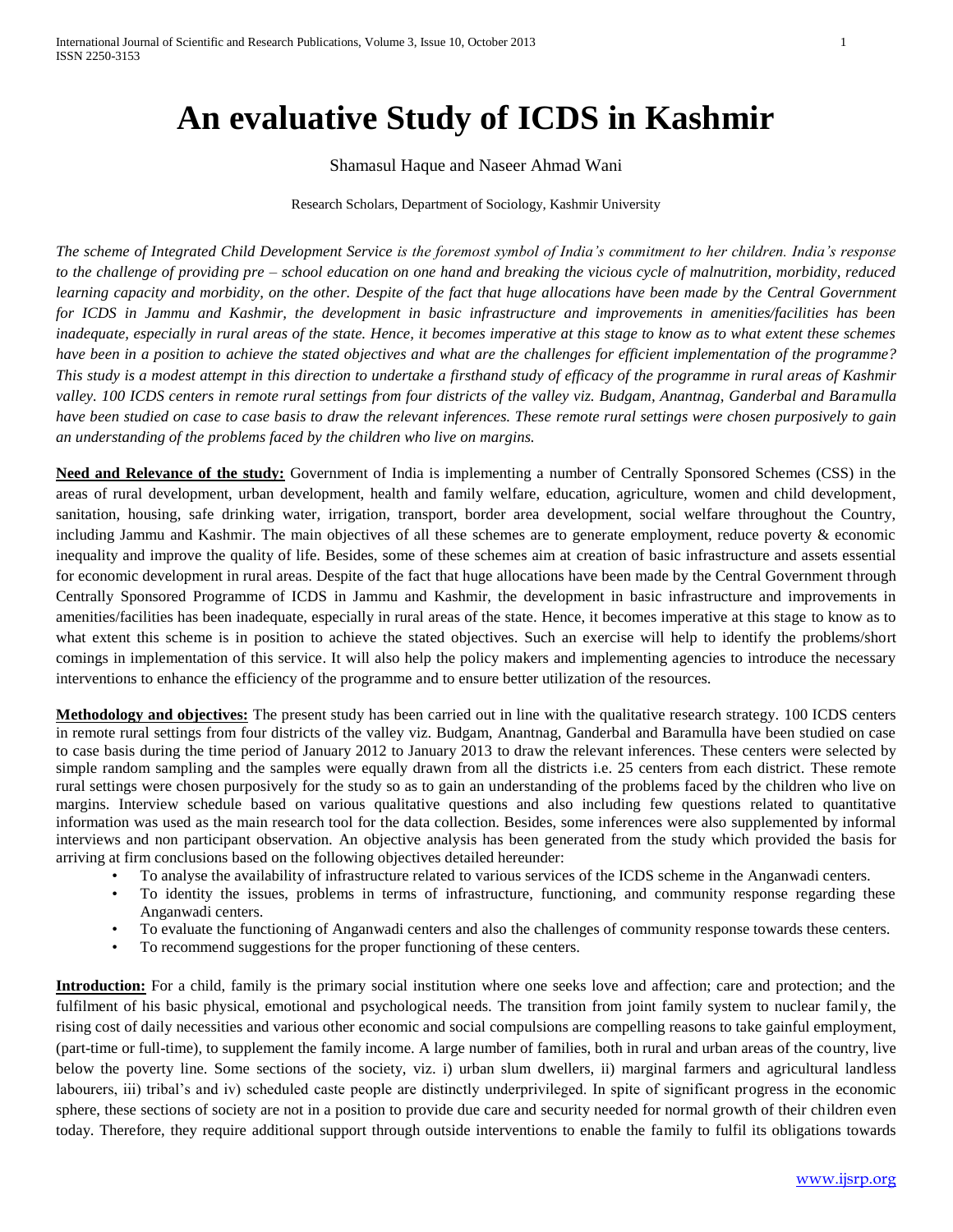proper health care, nutrition, education and social well-being of their children. Governmental concern for the promotion of services for the growth and development of pre-school children is evident from the constitution of National Children's Board and also from the Resolution of National Policy for Children, 1974. In pursuance of the National Policy for Children, which laid emphasis on the integrated delivery of early childhood services and services for expectant and nursing women, the scheme of *Integrated Child Development Services (ICDS)* was evolved to make a coordinated effort for an integrated programme to deliver a package of such services. The blueprint for the scheme was drawn by the Ministry of Social Welfare, Government of India, in 1975. The Scheme was launched throughout the country in the same year on experimental basis in almost all states including Jammu and Kashmir in 1975 with the establishment of a project at Kangan in Srinagar district (Now Ganderbal). The scheme called for coordinated and collective effort by different Ministries, Departments and Voluntary Organizations.

The programme approaches a holistic child health comprising health, nutrition, and education components for pregnant women, lactating mothers, and children less than six years of age. The programme is implemented through a network of community-level "A*nganwadi Centers"*. The range of services targeted at young children and their mothers are growth monitoring, immunization, health check-ups and supplementary feeding, as well as nutrition and health education to improve the childcare and feeding practices that mothers adopt. Pre-school education is provided to children between three and six years of age.

Despite of the fact that huge allocations have been made by the Central Government through Centrally Sponsored Programme of ICDS in Jammu and Kashmir, the development in basic infrastructure and improvements in amenities/facilities has been inadequate, especially in rural areas of the state. Same is the case with community response to the programme, these integrated service centers have been just reduced to supplementary nutrition "*Daal centers*". Hence, it becomes imperative at this stage to know as to what extent these schemes have been in a position to achieve the stated objectives. 100 ICDS centers were visited by the researchers and following field observations were made:

**Housing and space of the Anganwadi centers:** According to ICDS guidelines, the space for the AWCs is to be donated by the community at a central location, preferably near a primary school. The AWCs should provide sufficient space for indoor and outdoor activities and also separate space for kitchen, dining and storage. However, in all the AWCs studied, it was noted that the space is provided by the Anganwadi helpers. It was rather one of the criteria that whosoever provides space would be considered for the work of Anganwadi helper. Consequently, both the quality of space and the locational aspects of the AWCs were compromised. Usually, it was seen that AWHs devote those room to the AWCs which were in poor condition. Regarding the status of the building for running of AWC, it was observed that in the sample surveyed of 100 centers 46 AWC (46 percent) of the AWCs were housed in *pucca* buildings while 39 AWC (39 percent) of the AWCs were housed in semi-pucca houses and another 15 AWC (15 percent) were in *katcha* houses which constitute a perpetual apprehension of danger to the life of the children. As observed most of the AWCs (77 per cent) are housed in the AWHs house while only 16 per-cent AWCs have their own government building and 07 per cent are rented. Majority of the AWWs complained that they do not have sufficient space for conducting different activities, storage of ration etc. It is worth mentioning that all those centers which are located in government buildings are having all the necessary provisions of tape water, solid latrine and adequate space.

Kitchen is an integral part of the AWCs. However, 84 percent AWCs covered under the study had no separate space for cooking purpose as cooking for AWCs was done in the AWHs personal kitchen. Other issues such as separate storage space, dinning and sufficient space for indoor and outdoor activities were also compromised. This was established by the fact that only 29 percent of the AWCs had separate space for storage, 55 per-cents had separate outdoor space for recreation and 53 percent had some sort of space for indoor activity.

Due to lack of separate storage facilities in about 29 percent of the AWCs covered under the study reveals that many a times storage of various items such as utensils and records, in addition to the personal belongings of the AWH occupies the main room pushing beneficiaries to a corner. Most areas in the study witness low temperature during the winter. Delivery of services requires the beneficiaries to sit in the Centre for up-to 4 hours a day. It was found that 88 percent of the AWCs had no arrangement for heating. Consequently, the children got exposed to sever cold and viral infections like fever, cold etc.

**Supervision**: Growth monitoring and promotion largely remains a neglected area. Regular weighing and keeping records, focus on malnourished children, improving the skills of mothers on child care and any concept of community based nutritional surveillance are areas of serious concern as only 51 percent of the AWWs have prepared community growth chart at the time of survey and those who have not prepared it reported that either they do not know how to prepare it or do not have relevant material for the same.

**Enrolment of the beneficiaries**: Most of the beneficiaries enrolled in these centers are from the locality. However, there is a gap between the actual enrolled and the nutrition provided to the persons of the community. As informed by Anganwadi workers during the course of study: that the beneficiaries include children of age 0 -6 years, adolescent girls, pregnant and nursing mothers. On an average, the number of beneficiaries enrolled in these centers range from 35 to 45. This is good as per the norms of the scheme. But,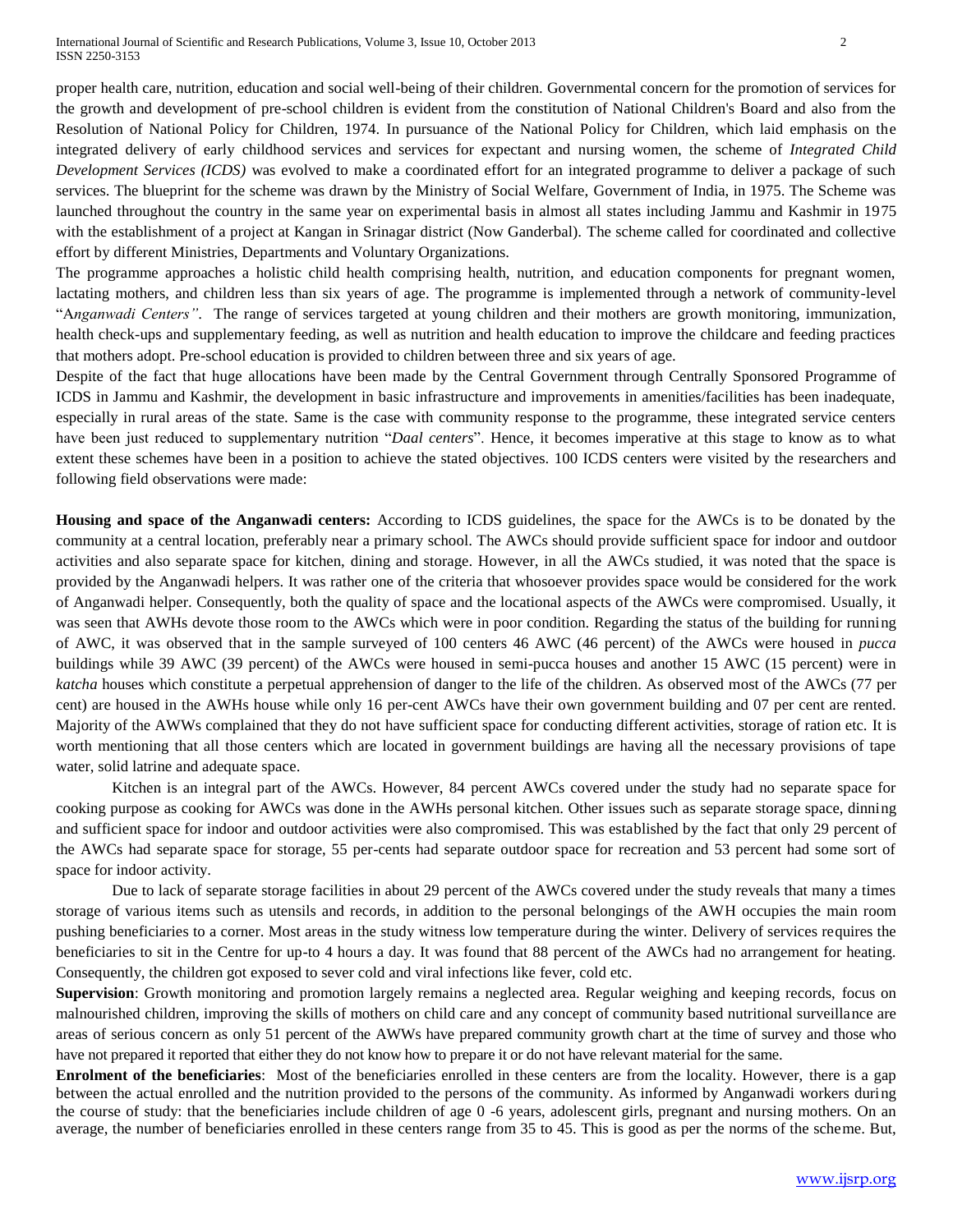the nutrition in many of these centers is not distributed to those actually enrolled. Besides, other persons of the community are also given the supplementary nutrition. This unauthorized practice is observed in almost all the places. Both the Anganwadi worker (AWW) and community are responsible for this practice. The deserving people do not get benefited as they are not given the Supplementary nutrition properly and on times. This is especially case with the children of age group of 3-6 years. They are required to be provided food in two servings after some interval within the centers. But most of the beneficiaries come around 12 pm to 1 pm and carry Supplementary Nutrition to their homes. This practice has become common pattern in all these centers, Due to this pattern; other services of the ICDS scheme get severely affected. It has also been observed that Anganwadi workers have squeezed the scope of the scheme just to the "*Daal Center*" and thus the people are not able to get benefitted from the other services.

So far as the quality or the type of food being provided to the children is concerned, the centers are having a Menu, depicting the schedule for preparing a particular food item on a particular day. But no such practice is found anywhere. While asking Anganwadi workers about the caloric value of the food items and quantity of calories to be given to the beneficiaries of different age group, they are not well versed about it. This indicates their lack of knowledge about the service of the scheme. The most valid reason behind this is the lack of orientation of the Anganwadi workers about the scheme. Which itself is the outcome of the poor training mechanism on the behalf of concerned department. It has been observed in some (urban) areas of Anantnag, Ganderbal and Baramulla that no children are available to be admitted to the centre as there are many other Institutions like crèches, preparatory schools etc, catering to the purpose. Also for many there is social stigma in sending their kids to the Anganwadi centers as for them it amounts to feeding on charity. Hence in many Anganwadi centers they have prepared fake list of beneficiary kids (possibly those kids may be admitted in some private or govt. Institution). Even though many of the sincere Anganwadi workers deliver the meals to the homes of these kids, but that is not consumed by the actual beneficiary and does not serve the ultimate objective of the scheme.

**Immunization**: Immunization of pregnant women and infants protects children from various diseases. And is an important service, in which the Anganwadi worker has to play its role. As, this service is mainly to be provided by the ASHA/ANM/MO. But, mobilizing the community and preparing them for immunization is the role of Anganwadi worker, as she is having detailed information about the community and she has to act as a change agent in the community. While analyzing this service delivering in these centers it was found that there is lack of coordination between the Anganwadi worker and the ASHA/ANM/MO. The mal-delivering of this service from these centers is evident from the community's response about their awareness about the need of immunization. It was also found by checking the immunization cards of the infants; that these cards depicted the irregularities, negligence from the mothers in terms of immunization of themselves and also of their children, especially in the areas of Budgam, Anantnag and Baramulla. As immunization prevents from the diseases that are major causes of child mortality, disability, morbidity and related malnutrition. Immunization of pregnant women against tetanus also reduces maternal and neonatal mortality. Mobilizing the community for the same is the vital responsibility of Anganwadi workers and without this the success of the scheme is unattainable. However, it has been found that overall the position was satisfactory. This may be due to the fact that overall utilization of immunization services in the State are better compared to some other states in the country. Though 97 percent of the beneficiary children were immunized but full immunization rate is far from satisfactory. Only 88 percent of the children had received all the doses of immunization. Measles coverage was particularly found to be low than other vaccines and this could be because of the fact that many of the children have not attained the age of 9+ months.

**Supply of medicine supplementary nutrition etc.:** Supplementary Nutrition includes supplementary feeding, growth monitoring and promotion, nutrition and health education, and prophylaxis against vitamin A deficiency and control of nutritional anaemia. The observations on these services are given below:

The primary objective of the ICDS is to provide supplementary nutrition to the beneficiary children. Supplementary nutrition means identifying and fulfilling the deficiencies of calories, proteins, minerals and vitamins in the existing diets, avoiding cut-backs in the family diet, and taking other measures for nutritional rehabilitation. As per the guidelines, the state government is supposed to provide funds for supplementary nutrition. However, it was observed that there was a single ration for different target groups such as children, pregnant women and nursing mothers, which was not in accordance with the ICDS guidelines. Similarly, there should ideally be provisions of double ration for malnourished children, but it was observed that there was no such practice as no child received double diet, despite of the fact that few AWWs mentioned that certain children were suffering from malnutrition. The AWWs mentioned that they get supplies, which last for 3-4 months only. Once the supplies exhaust, the children stop coming to the AWCs and AWCs get virtually closed.

During the survey most of the mothers mentioned that supplementary nutrition was not provided to their children regularly. They however, mentioned that whenever supply of nutrition items were available at the AWCs, their children get supplementary nutrition. But the problem was that AWCs did not get enough nutrition to last for about 300 days as per norms. Many of the Mothers mentioned that on average AWCs provided supplementary nutrition for only 100 days a year. The AWWs also mentioned that due to inadequate supplies they were not in a position to provide supplementary nutrition for recommended 210 days. All the AWCs had a uniform weekly schedule for providing supplementary nutrition to the beneficiaries. The AWWs mentioned that they followed this schedule strictly when nutritional items were available.

All the AWWs also mentioned that it is not only the inadequate nutrition that affects the provision of nutrition but inadequacy of other material resource such as utensils, functional stoves and cooking fuel also contribute to it. The AWWs mentioned that sometimes they were unable to prepare supplementary nutrition, either because the stove was not in working order or the fuel was not available. The supplementary nutrition was not distributed in the utensils of the AWCs, as in most of the centers we observed the meals being served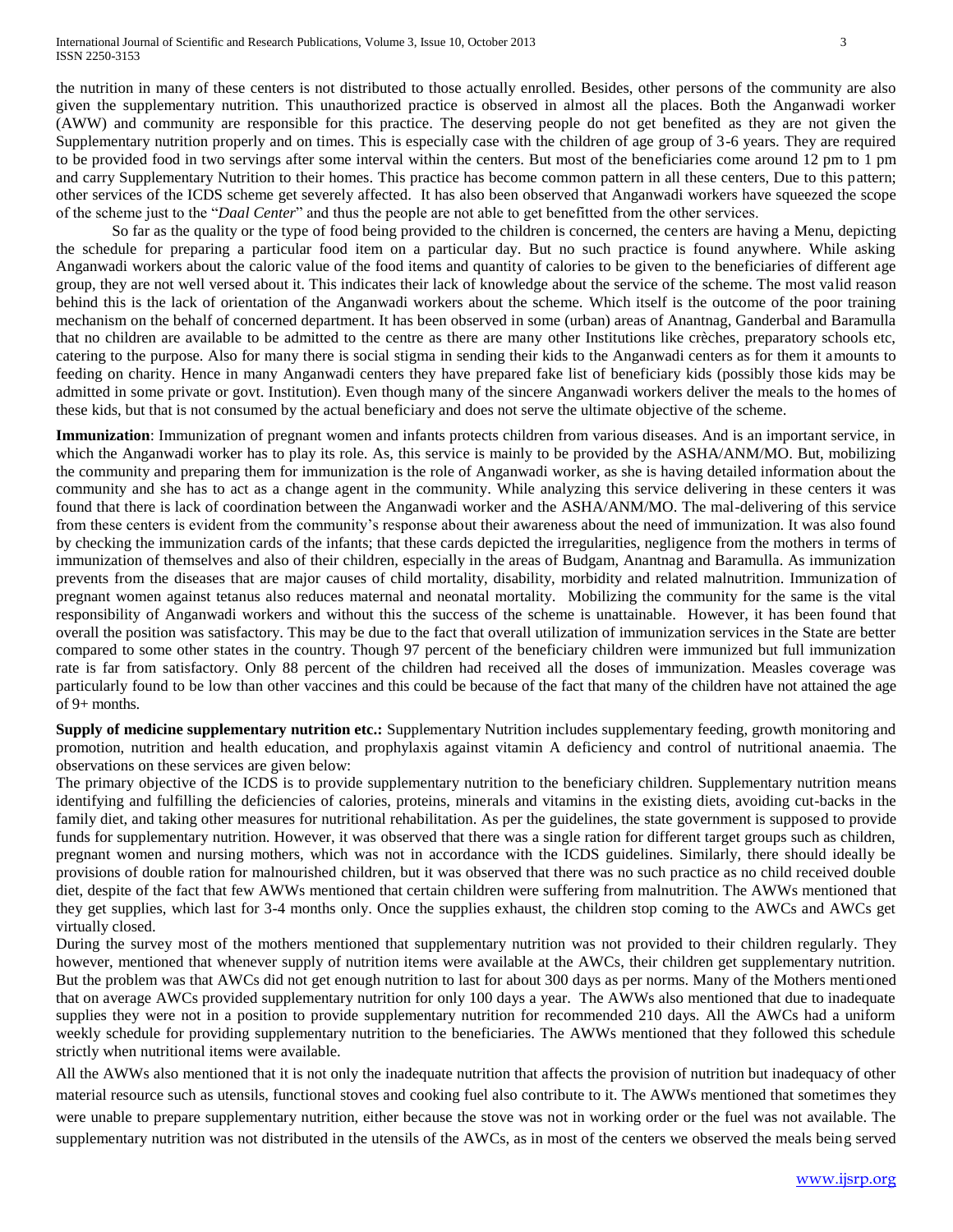International Journal of Scientific and Research Publications, Volume 3, Issue 10, October 2013 4 ISSN 2250-3153

in private utensils of the beneficiaries. Supplementary nutrition was not generally consumed at the AWCs. As according to norms only, the physically challenged and sick children are allowed to take home supplementary nutrition but in actual practice 91% of the beneficiaries take meals to home. Mothers were also asked to mention whether they were satisfied with the various nutritional items provided at the AWCs. It was a general perception among mothers that children did not like Nutri Pulao. Further, Halwa was not appreciated during winters for reason of potential throat infection. Therefore, it was required that the supplementary nutrition provided should have sensitivity to local taste and seasons

**Quality of nutritional items**: There is a State Level Committee which is responsible for the procurement of the supplies. Quality of supplies is also monitored by this committee. Mothers of the children were asked to mention whether they were satisfied with the quality of food supplements received by their children. Almost all the respondents (96 percent) were satisfied with the quality of supplementary nutrition received by their children from the AWCs.

AWWs mentioned that the supplies of different items were irregular and it is generally supplied in bulk for which there was an insufficient storage facility both at project and AWC level especially in tribal areas of Ringzabal, Kharian, and chill in district Budgam. Since most of the AWCs were not having adequate storage facility, it affected the quality of the items when these were used after a certain period. For example *Suji* and rice used to get infested with insects in the absence of proper and adequate storage facility. It was also found that Fifty-eight percent AWCs receive the supply of supplementary nutrition yearly while 37 percent receive it halfyearly. Seven percent AWWs reported that they receive the supply when they need it. Two percent AWCs have ready to eat food available at the AWC while all others give cooked food to the beneficiaries. Most of the AWCs provide different varieties of Supplementary Nutrition (Khichadi, Channa, Halwa, Nuetriplawa,dalia, etc.) to the beneficiaries on different days as per their own schedule.

**Health Education:** Nutrition and Health Education (NHED) is a key element of the work of the Anganwadi worker. This forms part of BCC (Behaviour Change Communication) strategy. This has the long term goal of capacity-building of women – especially in the age group of 15-45 years – so that they can look after their own health, nutrition and development needs as well as that of their children and families. This education is to be provided to the Adolescent girls also. But, in actual practice health education is not provided in any of the centers studied. ICDS workers held the inadequate community response responsible for the same, whereas community held ICDS workers', lack of attitude and interest responsible for it. As a result the masses remain unaware of the health needs and facilities available from the government Institutions.

**Health checkups**: This includes health care of children less than six years of age, antenatal care of the expectant mothers and postnatal care of nursing mothers. The various health services provided for children by Anganwadi workers and Primary health Centre staff includes regular health check-ups, recording of weight, immunization, management of malnutrition, treatment of diarrhoea, distribution of free medicine etc. While analyzing this service delivering by these centers, it was found that in most of the centers, no health check up has been conducted for a year or so. ASHA has now been given some responsibilities to share. In spite of this, community is not fully benefited by these schemes and it becomes quite clear when conditions of health and hygiene of mothers and their children, in remote rural areas or in poverty stricken family is seen. Even the weight of the new born children is not measured properly and regularly and not to talk of keeping records. There is also the provision for first aid at respective ICDS centers in the scheme. But during the study no ICDS centre reported about the availability of first aid box, and when ICDS workers were asked about it, they didn't know about the provision of the same.

**Referral Services**: During health check-ups and growth monitoring sick or malnourished children, in need of prompt medical attention, are to be referred to the Primary Health Centre or its sub-centre. The Anganwadi worker is also obliged to detect disabilities in young children. She has to enlist all such cases in a special register and refer them to the medical officer of the Primary Health Centre/ Sub-centre. But during the interview Anganwadi workers reported that now it is certainly responsibility of the ASHA/ANM concerned. They are not sure whether they have a dominant role about counselling for Antenatal and Post natal care to pregnant woman or not. ASHA report that a lady has to visit ICDS centre during the entire period of pre and post delivery. So, in case of any emergency it is primarily the responsibility of ICDS worker to call for referral transport and claim the amount of same from untied fund of NRHM. It was also observed during the study that in remote areas in district Budgam like; villages of Ringzabal, Konzabal, Kharian, Brass, Sutharan etc. which are without any road connectivity wherein there should be necessarily the provision of immunization and first aid at respective centers there was unavailability of the same.

**The Non-formal Pre-school Education (**PSE): this component of the ICDS may well be considered the backbone of the ICDS programme, since all its services essentially converge at the Anganwadi – a village courtyard. The village courtyard is the main platform for delivering of most of the services of the programme. This is primarily used for the most joyful play-way daily activity, visibly to be sustained for three hours a day according to norms. It brings and keeps young children active at the Anganwadi centre – and consequently this activity motivates parents and communities for availing the scheme.

The AWWs are supposed to provide pre schooling to the children preferably in the courtyard. Every studied centre is provided preschool teaching learning material for educating the children of age group 3-6 years. Teaching learning material includes books, slates, abscissa slates, pictorial charts, and alphabetic building blocks and also different kinds of toys etc. This service is meant to introduce